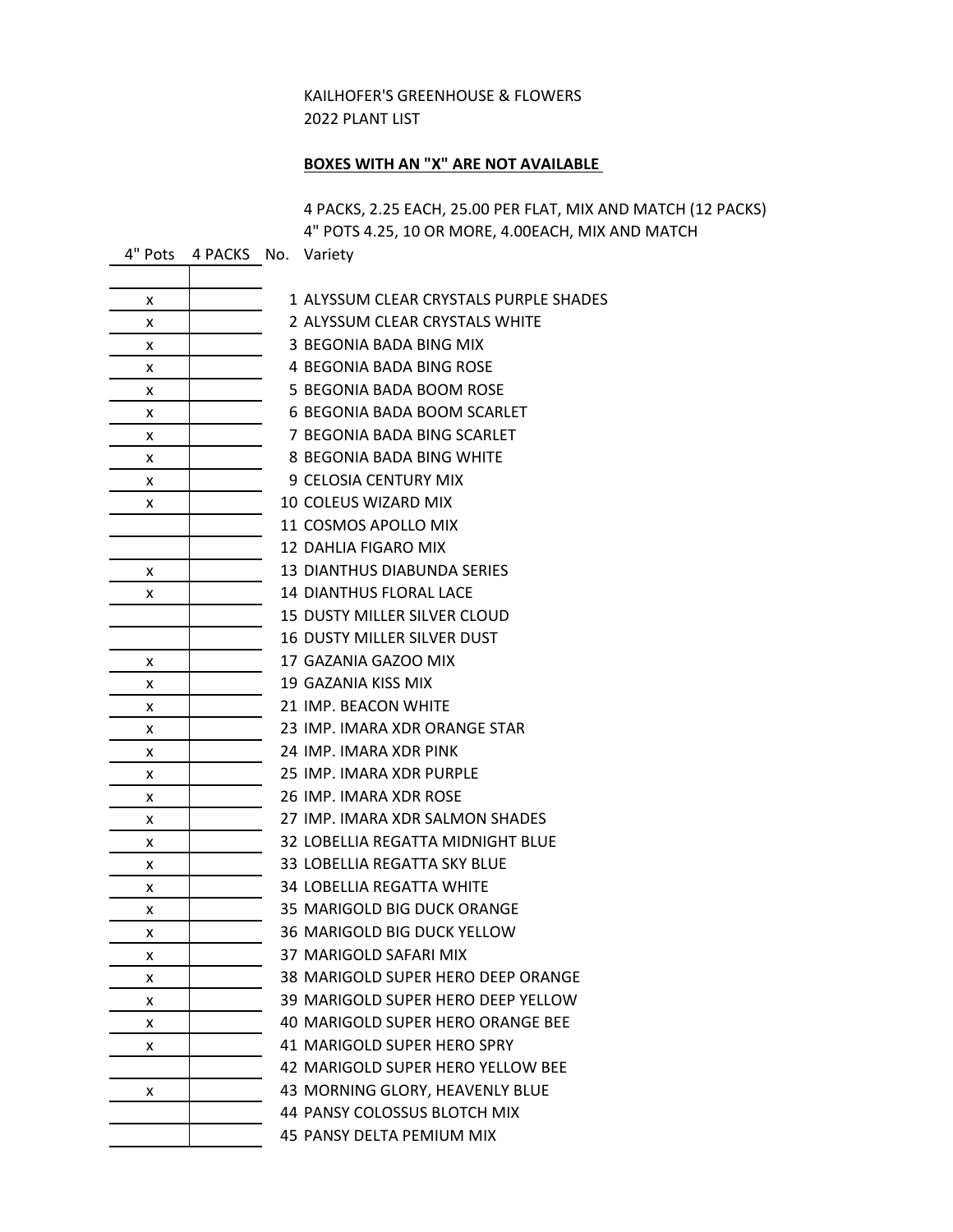| $\overline{\mathsf{x}}$ |  |
|-------------------------|--|
| X                       |  |
| X                       |  |
| X                       |  |
| X                       |  |
| X                       |  |
| $\mathsf{x}$            |  |
| X                       |  |
| X                       |  |
| X                       |  |
| X                       |  |
| X                       |  |
| X                       |  |
| $\times$                |  |
| X                       |  |
| X                       |  |
| X                       |  |
| $\overline{\mathsf{x}}$ |  |
| X                       |  |
| X                       |  |
| X                       |  |
| X                       |  |
|                         |  |
| X                       |  |
| X                       |  |
| X                       |  |
| X                       |  |
| X                       |  |
|                         |  |

46 PANSY COOL WAVE MIX 47 PETUNIA DREAMS ROSE MORN x 48 PETUNIA FROST MIX 49 PETUNIA HURRAH BLUE 50 PETUNIA HURRAH BLUE VEINED 51 PETUNIA HURRAH PLUM 52 PETUNIA HURRAH RED 53 PETUNIA HURRAH RED STAR **54 PETUNIA HURRAH WHITE** 55 PETUNIA LIMBO VIOLET PICOTEE 56 PETUNIA MADNESS BLUE STAR 57 PETUNIA MADNESS ROSE 58 PETUNIA PRISM SUNSHINE 59 PORTULACA SUNDIAL MIX MPLT **60 SALVIA EVOLUTION BLUE 61 SALVIA EVOLUTION WHITE** x 62 SALVIA SUMMER JEWEL RED x 63 SALVIA VISTA RED x 64 SALVIA VISTA MIX x 65 SNAPSDRAGON SNAPTINI MIX **66 SNAPDRAGON LIBERTY CLASSIC** x 67 SNAPDRAGON ROCKET MIX x 68 VERBENA OBSESSION EYED MIX 70 VIOLA ADMIRE MIX MAXI x 71 ZINNIA DREAMLAND MIX x 72 ZINNIA PROFUSION, DBL HOT CHERRY x 73 ZINNIA SHORT STUFF x 74 ZINNIA STATE FAIR MIX 75 ZINNIA ZAHARA DOUBE ORANGE

LARGE 4 PACKS, \$4.50 EACH, \$33.00 PER FLAT (8 PACKS)

| 4" pots | 4 packs                 |
|---------|-------------------------|
|         | X                       |
|         | X                       |
|         | X                       |
|         | $\overline{X}$          |
|         | $\overline{\mathsf{X}}$ |
|         | $\overline{\mathsf{x}}$ |
| X       |                         |
|         | Χ                       |
|         |                         |
|         |                         |
|         |                         |
|         |                         |
|         |                         |
|         |                         |

WHITE 4" POTS, \$4.75, 10 OR MORE \$4.50 **76 COLEUS CHOCOLATE MINT** 77 COLEUS KONG JR GREEN HALO 78 COLEUS KONG RED **79 COLEUS KONG SALMON PINK 80 COLEUS MIGHTY MOSAIC** 81 COLEUS PINEAPPLE SURPRISE 82 COLEUS VERSA MIX 83 COLEUS ROSE TO LIME MAGIC 84 PETUNIA EASY WAVE BLUE 85 PETUNIA EASY WAVE BERRY VELOUR 86 PETUNIA EASY WAVE BURGUNDY STAR 87 PETUNIA EASY WAVE BURGUNDY VELOUR 88 PETUNIA EASY WAVE CORAL REEF 89 PETUNIA EASY WAVE LAVENDER SKY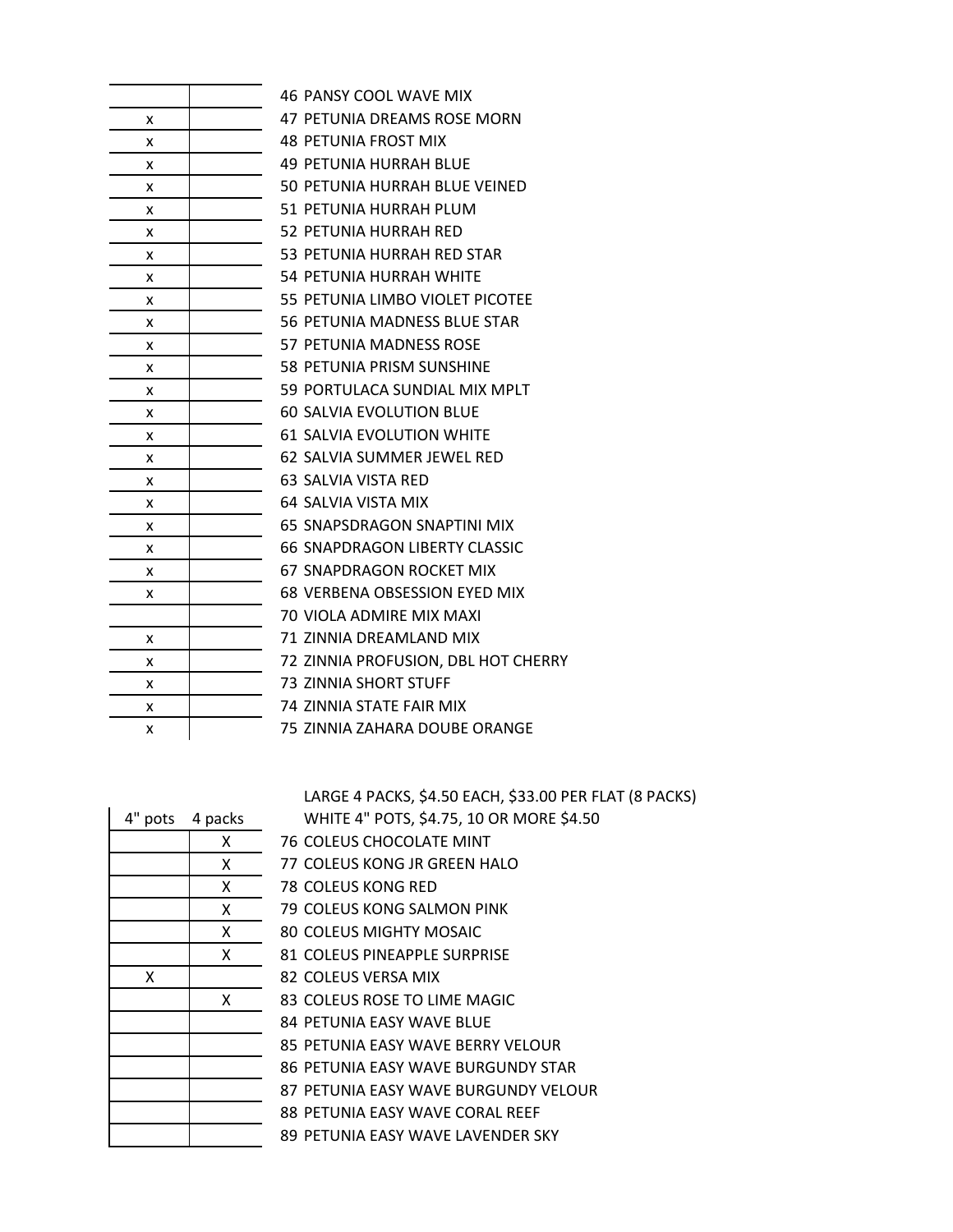PETUNIA EASY WAVE NEON ROSE PETUNIA EASY WAVE PLUM VEINED PETUNIA EASY WAVE RED PETUNIA EASY WAVE ROSE FUSION PETUNIA EASY WAVE VIOLET PETUNIA EASY WAVE WHITE PETUNIA EASY WAVE YELLOW PETUNIA WAVE PURPLE

## Herbs

4 PACKS, 2.25 EACH, 25.00 PER FLAT MIX & MATCH (12 PACKS)

| 4" Pot | 4 Pack |                      |
|--------|--------|----------------------|
|        | Χ      | $\ddot{\cdot}$       |
|        |        | $\ddot{\phantom{0}}$ |
|        | Χ      | $\mathbf{1}$         |
|        | X      | 1(                   |
|        | X      | $\mathbf{1}$         |
|        | X      | 1(                   |
|        | X      | 1(                   |
|        |        | $\mathbf{1}$         |
|        |        | 1(                   |
|        | X      | 1(                   |
|        | X      | 1(                   |
|        |        |                      |

4" HERBS & VEGGIES, \$2.00, 10 OR MORE \$1.90EACH

- 98 BASIL GENOVESE
- 99 CELERY GIANT PASCHAL

00 CILANTRO, SANTO

01 FENNEL 02 LEMONGRASS

03 MINT

04 OREGANO

105 PARSLEY VAUGHN'S XXX

106 PARSLEY, ITALIAN PLAIN

- 07 SAGE
- 08 THYME

| ٠<br>I |  |
|--------|--|
|        |  |

Onions 10-01 Aprox. 50 per pack \$2.65 EACH, \$25 PER FLAT (12 PACKS) 109 ONION RED ZEPPELIN

110 ONION, WHITE SPANISH SWEET

111 ONION, YELLOW SPANISH SWEET

## Vegetables

4 PACKS, 2.25 EACH, 25.00 PER FLAT MIX & MATCH (12 PACKS) 4"HERBS & VEGGIES, \$2.00, 10 0R MORE \$1.90 EACH

| 6 1/2" VEGGIES \$6.50 EACH, 6 OR MORE \$6.00 EACH<br>4" Pots 4 Packs |
|----------------------------------------------------------------------|
|----------------------------------------------------------------------|

112 ASPARAGUS, MARY WASHINGTON

| x                       |                         |
|-------------------------|-------------------------|
|                         | X                       |
|                         | $\overline{\mathsf{x}}$ |
| $\overline{\mathsf{X}}$ |                         |
| $\overline{\mathsf{x}}$ |                         |
| X                       |                         |
| $\overline{\mathsf{X}}$ |                         |
| X                       |                         |
|                         | X                       |
|                         | $\overline{\mathsf{x}}$ |
|                         | $\overline{\mathsf{x}}$ |

- 112 BEANS JADE GREEN
- 113 BEANS SLENDERWAX YEL
- 114 BROCCOLLI GREEN MAGIC
- 115 BRUSSELS SPROUT JADE 'E'
- 116 CABBAGE CRYSTAL VANTAGE
- 117 CABBAGE RUBY RED
- 118 CAULIFLOWER AMAZING
- 119 CUCUMBER BURPLESS GARDEN SWEET
- 120 CUCUMBER GATEWAY

121 CUCUMBER HOMEMADE PICKLE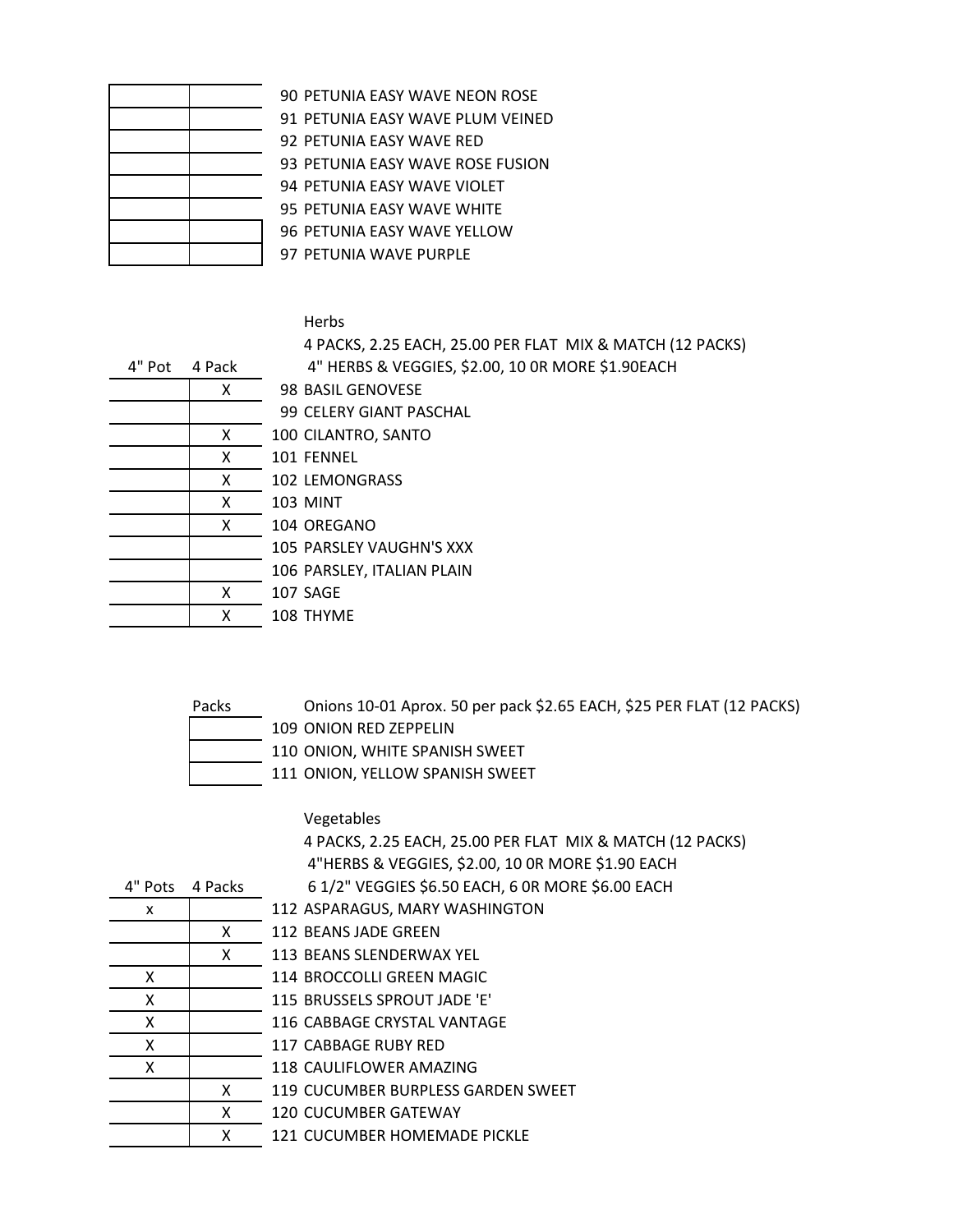|         |   | x            | 122 CUCUMBER SPACEMASTER BUSH           |
|---------|---|--------------|-----------------------------------------|
|         |   |              | 123 EGG PLANT SATIN MOON                |
|         | X |              | 124 KALE                                |
|         | X |              | <b>125 KOHLROBI KOSSAK</b>              |
|         | X |              | 126 LETTUCE                             |
|         |   | X            | 127 MUSKMELON BURPEE HYBRID             |
|         |   | X            | 128 PEPPER BETTER BELLE                 |
|         |   |              | 129 PEPPER BIG BERTHA                   |
|         |   | X.           | 130 PEPPER CANDY CANE CHOC. CHERRY      |
|         |   | X.           | 131 PEPPER CAROLINA REAPER              |
|         |   |              | 132 PEPPER CAYENNE LONG SLIM            |
|         |   | X            | 133 PEPPER, DESPERADO (ANAHEIM)         |
|         |   |              | 134 PEPPER HABANERO                     |
|         |   |              | 135 PEPPER HOT JALAPENO EARLY           |
|         |   |              | 136 PEPPER HUNGARIAN HOT WAX            |
|         |   |              | 137 PEPPER RECOVERY (GREEN BELL)        |
|         |   | X.           | <b>138 PEPPER ORANGE BELL</b>           |
|         |   |              | 139 PEPPER POBLANO                      |
|         |   |              | 140 PEPPER SERANO HOT (RED CHILI)       |
|         |   |              | 141 PEPPER SWT BANANA                   |
|         |   |              | X 142 HOT PEPPER YELLOW SUNBRITE        |
|         |   | X.           | 143 PUMPKIN CINDERELLA                  |
|         |   | $\mathsf{X}$ | 144 PUMPKIN HOWDEN'S FIELD              |
|         |   | X.           | 145 PUMPKIN WARTY                       |
|         |   | X.           | <b>146 SQUASH BUTTERCUP</b>             |
|         |   | X.           | 147 SQUASH EARLY BUTTERNUT              |
|         |   | X.           | 148 SQUASH JACKPOT (ZUCHINNI)           |
|         |   | X.           | 149 SQUASH SEBRING YELLOW               |
|         |   | X.           | <b>150 SQUASH SPAGHETTI</b>             |
|         |   | X.           | 151 SQUASH TAYBELLE ACORN               |
| 6 " POT |   |              | <b>152 SWISS CHARD BRIGHT LIGHTS</b>    |
| X       |   |              | <b>153 TOMATOE BEEFMASTER</b>           |
|         |   |              | <b>154 TOMATOE BETTER BOY</b>           |
|         | X | Χ            | <b>155 TOMATOE BETTER BUSH</b>          |
|         |   |              | 156 TOMATOE BURPEE BIG BOY              |
|         |   |              | 157 TOMATOE BUSH CHAMPION II            |
|         |   | X            | 158 TOMATO CAROLINA GOLD                |
| x       |   | X            | 159 TOMATO CHOCOLATE CHERRY             |
|         |   |              | <b>160 TOMATOE CELEBRITY</b>            |
|         |   |              | <b>161 TOMATOE EARLY GIRL</b>           |
|         |   |              | 162 TOMATOE LA ROMA III                 |
| X       |   |              | 163 TOMATOE SUN GOLD                    |
| X       |   |              | <b>164 TOMATOE SUPER RED GRAPE</b>      |
|         |   |              | 165 TOMATOE SUPER SWEET 100             |
| Χ       |   |              | 166 TOMATO, YELLOW PEAR                 |
|         | X |              | 167 TOMATOE YELLOW HUSK (GROUND CHERRY) |
|         |   |              | <b>168 TOMATILLO</b>                    |

Ξ

┠┠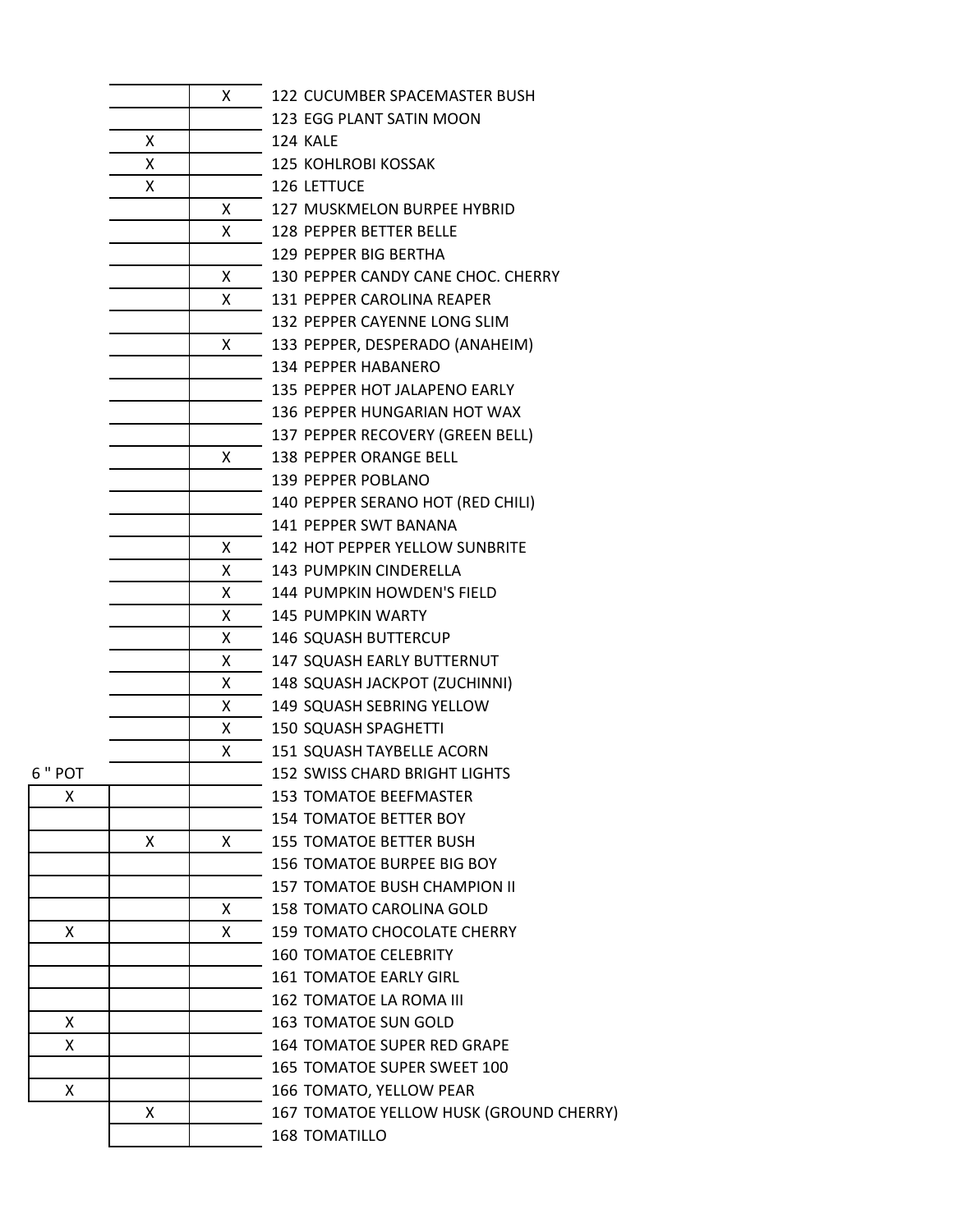169 WATERMELON BABY DOLL 170 WATERMELON CRIMSON SWEET

Specialty Cuttings, MIX & MATCH 4"-\$5.75 EACH, 10 OR MORE, \$5.50 EA., 20 OR MORE \$5.25 EA. 4.25" 4" pots 4.25"- \$6.25 EACH, 10 OR MORE \$6.00 EA. X | 171 ANGELONIA ANGELFACE BLUE X 172 ANGELONIA ANGELFACE WEDGEWOOD BLUE X | 173 BROWALLIA ENDLESS ILLUMINATION X 174 CALIBRACHOA BLOOMTASTIC ROSE QUARTZ X 175 CALIBRACHOA CALITASTIC BORDEAUX STAR X | 176 CALIBRACHOA MINIFAMOUS NEO DBLE ORANGETASTIC X 177 CALIBRACHOA MINIFAMOUS NEO LAVA W/ RED EYE X 178 ARGYRANTHEMUM BEAUTY YELLOW X | 179 CALIBRACHOA BLACK CURRANT PUNCH X | 180 CALIBRACHOA SUPERBELLS BLUE MOON PUNCH X | 181 CALIBRACHOA SUPERBELLS CHERRY STAR X | 182 CALIBRACHOA SUPERBELLS CORAL SUN X 183 CALIBRACHOA SUPERBELLS DOUBLETTE LOVE SWEPT X 184 CALIBRAHOA SUPERBELLS DREAMSICLE IMP X 185 CALIBRACHOA SUPERBELLS GRAPE PUNCH X 186 CALIBRACHOA SUPERBELLS LEMON SLICE X | 187 CALIBRACHOA SUPERBELLS PINK X | 188 CALIRACHOA SUPERBELLS POMEGRANITE PUNCH X | 189 CALIBRACHOA SUPERBELLS TROPICAL SUNRISE X | 190 CALIBRACHOA SUPERBELLS YELLOW X 191 CHRYSOCEPHALUM FLAMBE YELLOW X | 192 COLEUS MAIN STREET MIX X | 193 COLEUS GREAT FALLS MIX X | 194 CRASPEDIA GOLF BEAUTY X | 195 DICHONDRA ARGENTEA SILVER FALLS X | 196 DOROTHEANTHUS MEZOO TRAILING RED X 197 EUPHORBIA DIAMOND FROST X | 198 EUPHORBIA EUPHORIC WHITE X 199 FUCHSIA UPRIGHT FIRECRACKER X 200 GAURA LINDHEIMERI BELLEZA DARK PINK X 201 GAURA LINDHEIMERI BELLEZA WHITE X 202 GOMPHRENA TRUFFULA PINK X 203 IMPATIENS SILHOUETTE APPLEBLOSSOM X | 204 IMPATINES SIHLOUETTE ROSE X 205 HELIANTHUS SUNCREDIBLE YELLOW X 206 HELIOTROPE POSEIDON BLUE X 207 HYPOESTES SPLASH MIX X 208 IPOMOEA MARGUERITE X 209 IPOMOEA SIDEKICK BLACK X 210 IPOMOEA SIDEKICK BLACK HEART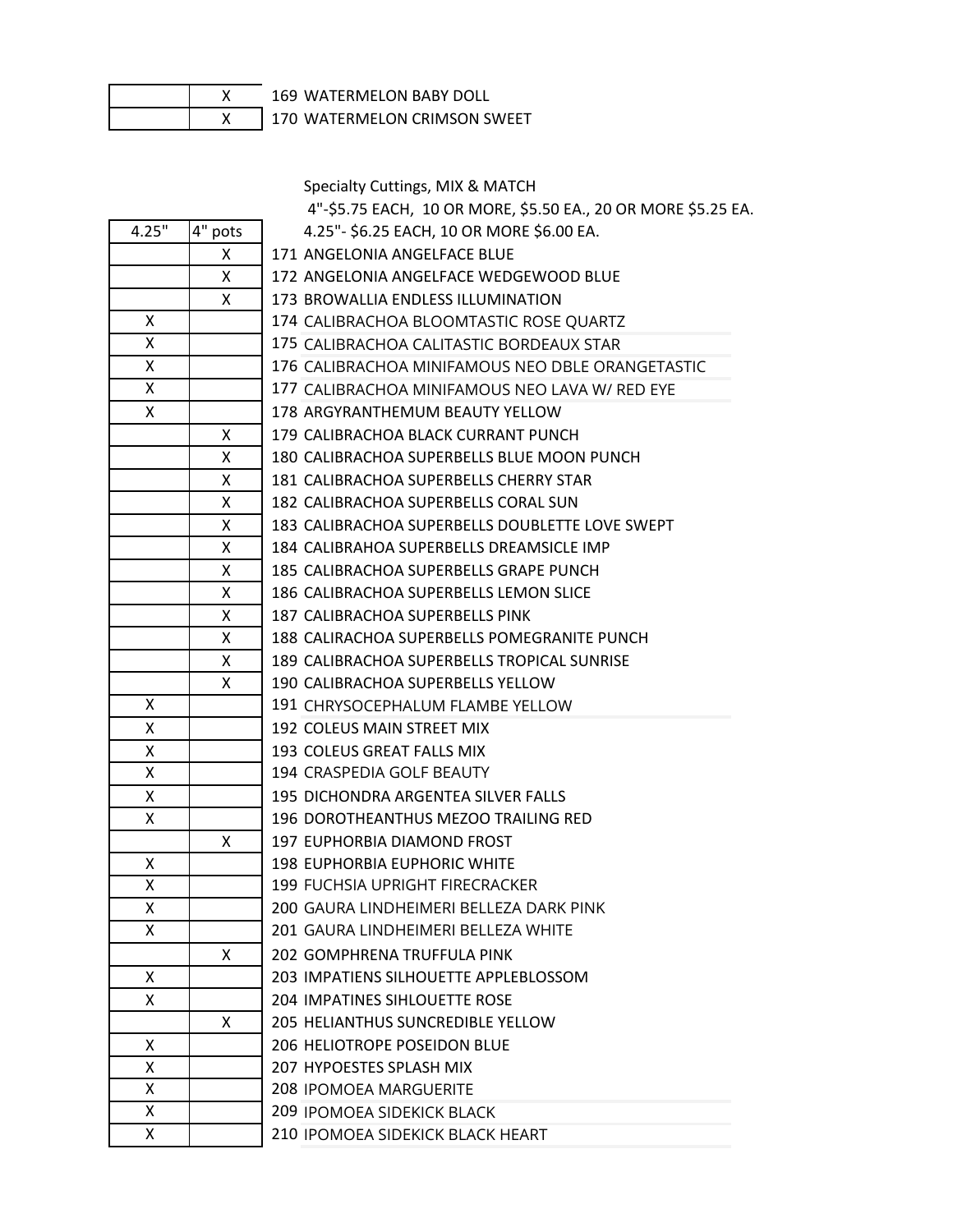| X |   | 211 IPOMOEA SIDEKICK LACEY LIME               |
|---|---|-----------------------------------------------|
|   | X | 212 IPOMOEA SWEET CAROLINE RED HAWK           |
|   | X | 213 LOBULARIA SNOW PRINCESS PRINCESS          |
|   | X | 214 LOBULARIA VIOLET KNIGHT                   |
| X |   | 215 LANTANA BANDANA CHERRY SUNRISE            |
|   | X | 216 LOBELIA LAGUNA DARK BLUE                  |
|   | X | 217 LOBELIA LAGUNA SKY BLUE                   |
| X |   | 218 LOBELIA TECHNO DARK BLUE                  |
| X |   | 219 LOBELIA TECHNO ELECTRIC BLUE              |
| X |   | 220 LOBELIA TECHNO VIOLET                     |
| X |   | 221 LOBELIA TECHNO WHITE                      |
| X |   | 222 LYSIMACHIA GOLDILOCKS                     |
| X |   | 223 OSTEOSPERMUM ZION PURPLE SUN              |
| X |   | 224 PETUNIA CASCADIAS INDIAN SUMMER           |
| X |   | 225 PETUNIA CRAZYTUNIA MOONSTRUCK             |
| X |   | 226 PETUNIA DEKKO STAR ROSE                   |
| x |   | 227 PETUNIA SANGUNA PATIO RADIANT DARK BLUE   |
|   | X | 228 PETUNIA SUPERTUNIA BLACK CHERRY           |
|   | Χ | 229 PETUNIA SUPERTUNIA BORDEAUX               |
|   | X | 230 PETUNIA SUPERTUNIA LOVIE DOVIE            |
|   | X | 231 PETUNIA SUPERTUNIA MINI VISTA HOT PINK    |
|   | X | 232 PETUNIA SUPERTUNIA MINI VISTA INDIGO      |
|   | X | 233 PETUNIA SUPERTUNIA MINI VISTA PINK STAR   |
|   | x | 234 PETUNIA SUPERTUNIA MINI VISTA VIOLET STAR |
|   | X | 235 PETUNIA SUPERTUNIA RASPBERRY RUSH         |
|   | Χ | 236 PETUNIA SUPERTUNIA ROYAL MAGENTA          |
|   | x | 237 PETUNIA SUPERTUNIA ROYAL VELVET           |
|   | X | 238 PETUNIA SUPERTUNIA TRAILING BLUE VEINED   |
|   | X | 239 PETUNIA SUPERTUNIA TRAILING ROSE VEINED   |
|   | X | 240 PETUNIA SUPERTUNIA VISTA BUBBLE GUM       |
|   | Χ | 241 PETUNIA SUPERTUNIA VISTA FUCHSIA          |
|   | X | 242 PETUNIA SUPERTUNIA VISTA JAZZBERRY        |
|   | Χ | 243 PETUNIA SUPERTUNIA VISTA PARADISE         |
|   | X | 244 PETUNIA SUPERTUNIA VISTA SILVERBERRY      |
|   | X | 245 PETUNIA SUPERTUNIA VISTA SNOWDRIFT        |
| X |   | 246 SCAEVOLA BOMBAY DARK BLUE                 |
| x |   | 247 STREPTOCARPELLA CONCORD BLUE              |
| Χ |   | 248 STROBILANTHES DYERIANUS PERSIAN SHIELD    |
| X |   | <b>249 TORENIA MOON PURPLE</b>                |
| Χ |   | 250 VERBENA LANAI CANDY CANE                  |
| X |   | 251 VERBENA LANAI PEACH                       |
| X |   | 252 VERBENA LANAI ROYAL PURPLE/EYE            |
| Χ |   | 253 VERBENA VOODOO STAR                       |
|   |   |                                               |

|                         | 211 IPOMOEA SIDEKICK LACEY LIME               |
|-------------------------|-----------------------------------------------|
| Χ                       | 212 IPOMOEA SWEET CAROLINE RED HAWK           |
| Χ                       | 213 LOBULARIA SNOW PRINCESS PRINCESS          |
| X                       | 214 LOBULARIA VIOLET KNIGHT                   |
|                         | 215 LANTANA BANDANA CHERRY SUNRISE            |
| X                       | 216 LOBELIA LAGUNA DARK BLUE                  |
| χ                       | 217 LOBELIA LAGUNA SKY BLUE                   |
|                         | 218 LOBELIA TECHNO DARK BLUE                  |
|                         | 219 LOBELIA TECHNO ELECTRIC BLUE              |
|                         | 220 LOBELIA TECHNO VIOLET                     |
|                         | 221 LOBELIA TECHNO WHITE                      |
|                         | 222 LYSIMACHIA GOLDILOCKS                     |
|                         | 223 OSTEOSPERMUM ZION PURPLE SUN              |
|                         | 224 PETUNIA CASCADIAS INDIAN SUMMER           |
|                         | 225 PETUNIA CRAZYTUNIA MOONSTRUCK             |
|                         | 226 PETUNIA DEKKO STAR ROSE                   |
|                         | 227 PETUNIA SANGUNA PATIO RADIANT DARK BLUE   |
| Χ                       | 228 PETUNIA SUPERTUNIA BLACK CHERRY           |
| $\overline{\mathsf{x}}$ | 229 PETUNIA SUPERTUNIA BORDEAUX               |
| X                       | 230 PETUNIA SUPERTUNIA LOVIE DOVIE            |
| X                       | 231 PETUNIA SUPERTUNIA MINI VISTA HOT PINK    |
| $\overline{\mathsf{x}}$ | 232 PETUNIA SUPERTUNIA MINI VISTA INDIGO      |
| X                       | 233 PETUNIA SUPERTUNIA MINI VISTA PINK STAR   |
| X                       | 234 PETUNIA SUPERTUNIA MINI VISTA VIOLET STAR |
| X                       | 235 PETUNIA SUPERTUNIA RASPBERRY RUSH         |
| X                       | 236 PETUNIA SUPERTUNIA ROYAL MAGENTA          |
| Χ                       | 237 PETUNIA SUPERTUNIA ROYAL VELVET           |
| X                       | 238 PETUNIA SUPERTUNIA TRAILING BLUE VEINED   |
| X                       | 239 PETUNIA SUPERTUNIA TRAILING ROSE VEINED   |
| Χ                       | 240 PETUNIA SUPERTUNIA VISTA BUBBLE GUM       |
| X                       | 241 PETUNIA SUPERTUNIA VISTA FUCHSIA          |
| X                       | 242 PETUNIA SUPERTUNIA VISTA JAZZBERRY        |
| X                       | 243 PETUNIA SUPERTUNIA VISTA PARADISE         |
| $\overline{\mathsf{x}}$ | 244 PETUNIA SUPERTUNIA VISTA SILVERBERRY      |
| X                       | 245 PETUNIA SUPERTUNIA VISTA SNOWDRIFT        |
|                         | 246 SCAEVOLA BOMBAY DARK BLUE                 |
|                         | 247 STREPTOCARPELLA CONCORD BLUE              |
|                         | 248 STROBILANTHES DYERIANUS PERSIAN SHIELD    |
|                         | 249 TORENIA MOON PURPLE                       |
|                         | 250 VERBENA LANAI CANDY CANE                  |
|                         | 251 VERBENA LANAI PEACH                       |
|                         | 252 VERBENA LANAI ROYAL PURPLE/EYE            |
|                         | 253 VERBENA VOODOO STAR                       |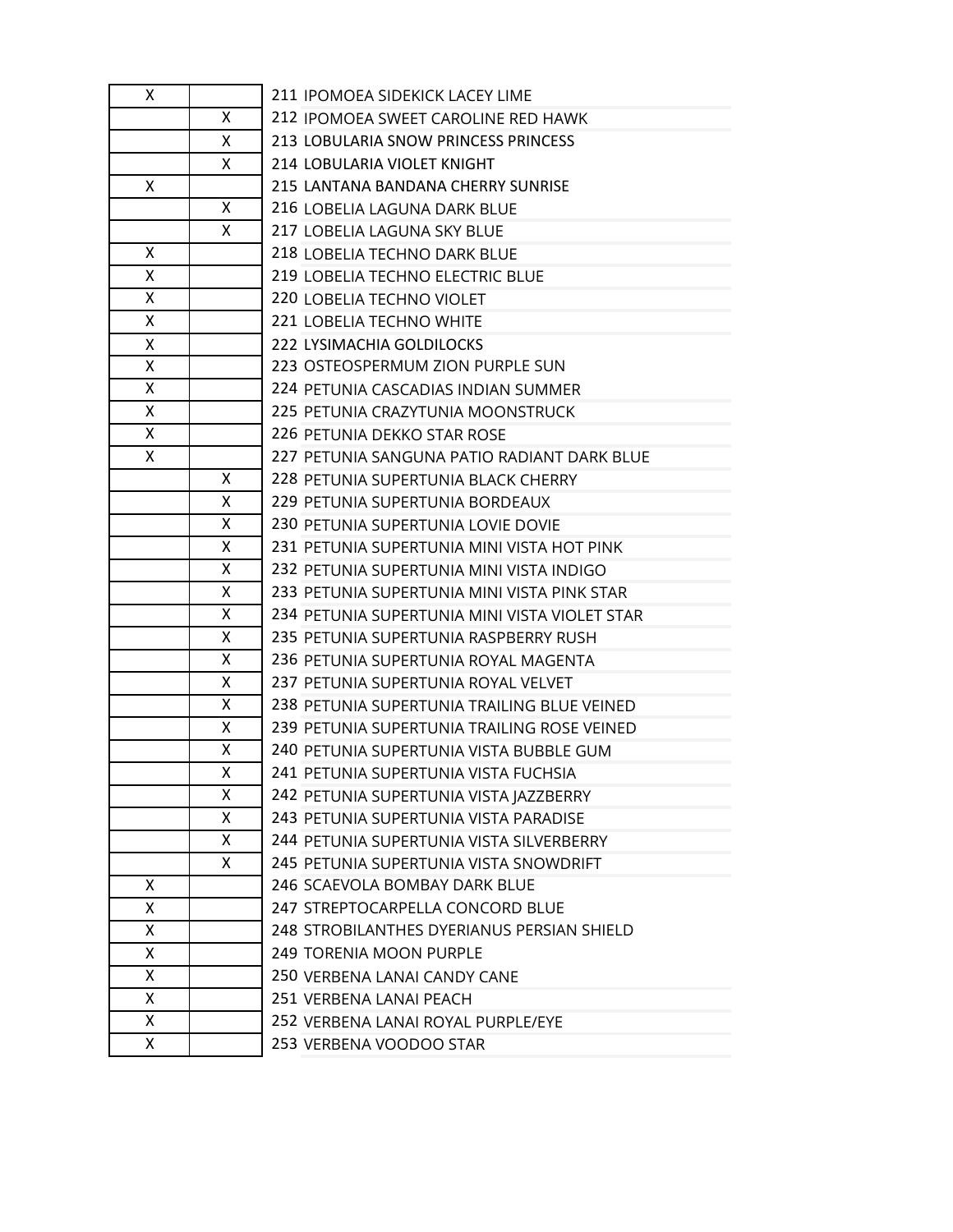GERANIUMS 4 1/2" MIX AND MATCH WITH SPECIALTY CUTTINGS,

\$5.75, 10 OR MORE, \$5.50 EA., 20 OR MORE \$5.25 EA.

- 6 1/2" 4 1/2" 6 1/2" \$10 EACH
	- X 254 CALLIOPE LG DK RED
	- X 255 CALLIOPE LG HOT PINK
	- X 256 CALLIOPE LG LAVENDER SPLASH
	- X 257 CALLIOPE MED PINK FLAME
	- X 258 CALLIOPE MED VIOLET
		- 259 MOXIE DARK RED
		- 260 MOXIE ROSE SPLASH
		- 261 AMERICANA ORCHID
		- 262 AMERICANA WHITE SPLASH
	- 263 PATRIOT WHITE
	- 264 ROCKY MOUNTAIN DK RED
	- 265 ROCK MOUNTAIN ORANGE
	- 266 ROCKY MOUNTAIN PINK
	- 267 ROCKY MOUNTAIN SALMON
		- 268 ROCKY MOUNTAIN VIOLET
			- 269 ROSALIE ANTIQUE SALMON

SPIKES AND VINES

4" MIX AND MATCH WITH WHITE POTS

270 \$4.75, 10 OR MORE, \$4.50 EA., 20 OR MORE \$4.25 EA.

271 SPIKE

- 272 SPRENGARI
- 273 VINCA VINE
	- 274 SWEDISH IVY

6 1/2" 4" GRASSES \$7.50 4" POT, \$12.50 6 1/2" POT

| X |              |
|---|--------------|
| X |              |
| X |              |
|   |              |
| Χ |              |
|   | $\mathsf{x}$ |

- 275 CAREX TOFFEE TWIST
- 276 FIREWORKS GRASS

277 JUNCUS BLUE ARROWS

- 278 PURPLE FOUNTAIN GRASS
- 279 SKYROCKET GRASS
- 280 VERTIGO GRASS